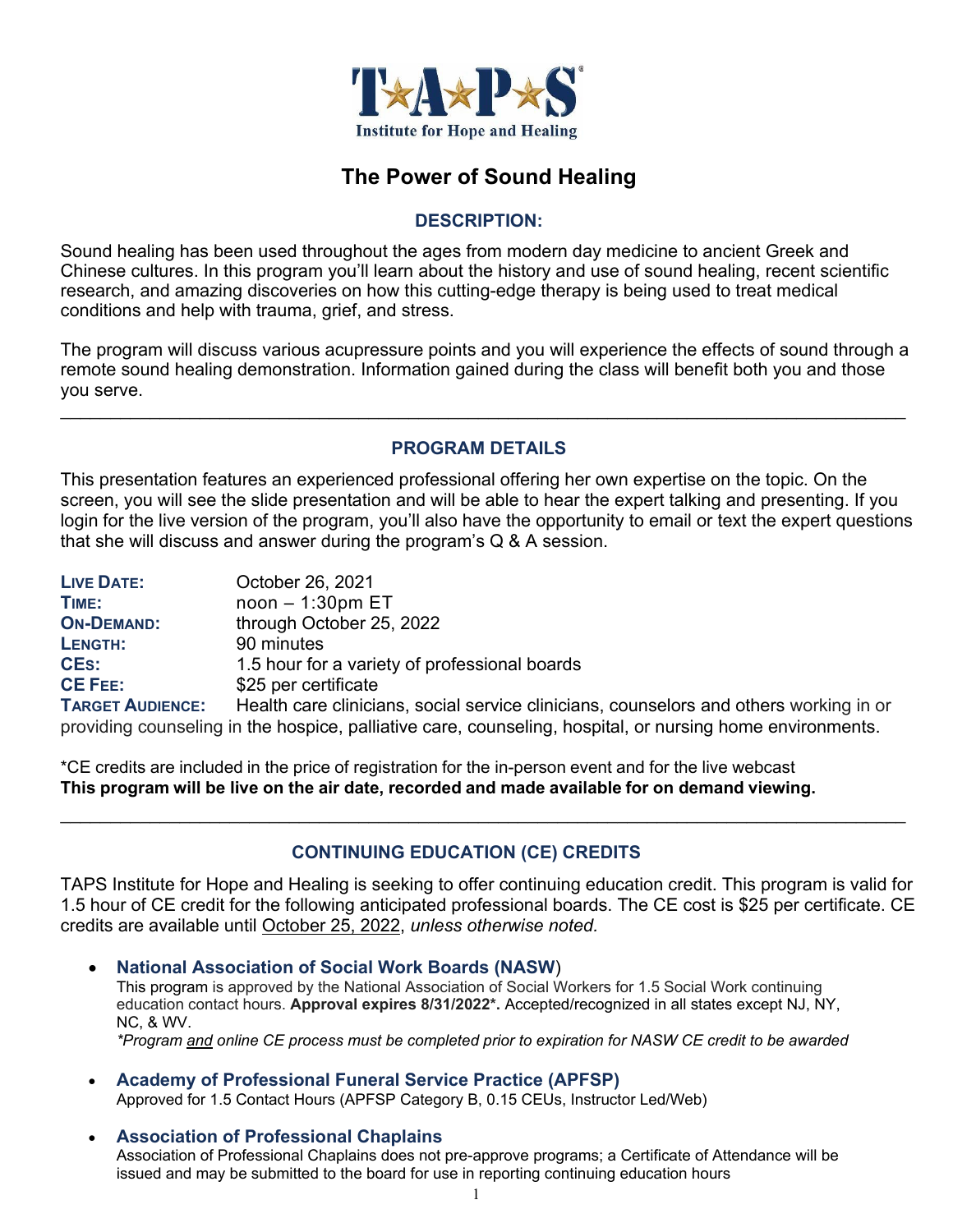**Alabama State Nurses Association an accredited approver by the American Nurses Credentialing Center's Commission on Accreditation**

This continuing nursing education activity was approved by the Alabama State Nurses Association an accredited approver by the American Nurses Credentialing Center's Commission on Accreditation. *Note: Alabama nurses are responsible for reporting their hours to the Alabama Board of Nursing. When doing so, please leave the "provider number" field blank on your individual transcript; however all other information must be completed.*

**Commission for Case Manager Certification (CCMC)**

This program has been submitted to The Commission for Case Manager Certificatio**n** for approval. This program has been pre-approved by the Commission for Case Manager Certification to provide continuing education credit to Certified Case Managers (CCMs).

**Association for Death Education and Counseling (ADEC)**

*The Association for Death Education and Counseling® has deemed this program as counting toward the continuing education requirements for the ADEC CT and FT programs.*

 **The American Institute of Health Care Professionals, Inc. and the American Academy of Grief Counseling**

This continuing education program has been approved by The American Institute of Health Care Professionals, Inc. & The American Academy of Grief Counseling for 1.5 contact hours of continuing education credits.

#### **Certificate of Attendance**

\*Approval numbers will be provided on CE certificate

#### **TECHNICAL REQUIREMENTS**

\_\_\_\_\_\_\_\_\_\_\_\_\_\_\_\_\_\_\_\_\_\_\_\_\_\_\_\_\_\_\_\_\_\_\_\_\_\_\_\_\_\_\_\_\_\_\_\_\_\_\_\_\_\_\_\_\_\_\_\_\_\_\_\_\_\_\_\_\_\_\_\_\_\_\_\_\_\_\_\_\_\_\_\_\_\_\_\_\_\_\_\_\_\_\_\_\_\_\_\_\_\_\_\_\_\_\_\_\_\_

To view this online program, you will need a computer and screen, reliable internet access, and speakers. If you are showing to a large group, you will need a way to project on a large screen and a sound amplification system. Please test your system ahead of time to ensure you have the capabilities to view and hear the program, as HFA does not provide refunds on registration. Please be sure to test on the **SAME** equipment you will use on the day of the program viewing.

TEST LINK for Audio and Video: https://zoom.us/test

**Technical Questions?** Please go to **https://zoom.us/** and click "support"

#### **REGISTRATION**

\_\_\_\_\_\_\_\_\_\_\_\_\_\_\_\_\_\_\_\_\_\_\_\_\_\_\_\_\_\_\_\_\_\_\_\_\_\_\_\_\_\_\_\_\_\_\_\_\_\_\_\_\_\_\_\_\_\_\_\_\_\_\_\_\_\_\_\_\_\_\_\_\_\_\_\_\_\_\_\_\_\_\_\_\_

There is no registration fee for this program.

Register directly online at https://soundhealing.eventbrite.com, or contact TAPS Institute for Hope and Healing<sup>®</sup> at 800-959-5277 or email Institute@taps.org.

Course materials will be emailed to registered users and will also be available on the TAPS Institute for Hope and Healing<sup>®</sup> website at https://www.taps.org. Materials include log-in information (viewing instructions and technical information), CE instructions, the program's slides, and additional program material. *Information will be posted and/or emailed as soon as they become available.*

 $\_$  , and the contribution of the contribution of the contribution of the contribution of the contribution of  $\mathcal{L}_\text{max}$ 

#### **LEARNING OBJECTIVES**

After this presentation, participants will be able to:

- 1. Describe the history of sound healing from ancient cultures to modern medicine
- 2. List various tools used in sound healing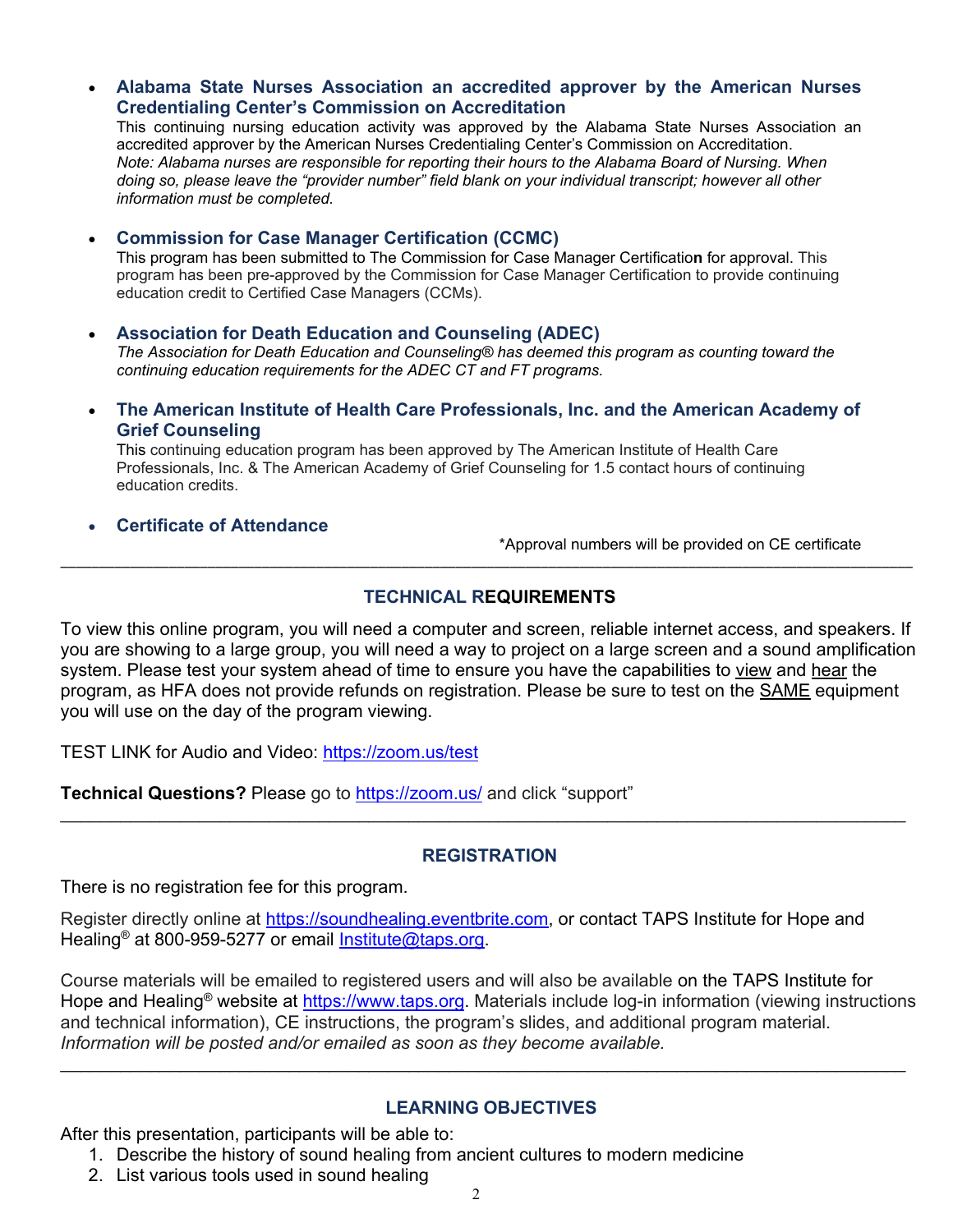- 3. Describe how sound healing/Acutonics® is used for grief, PTSD and trauma
- 4. Activate various acupressure points on the body which help reduce symptoms of grief, PTSD and trauma
- 5. Describe new, cutting-edge modalities of sound healing
- 6. Experience sound healing effects through a Sound Bath

#### **PROGRAM OUTLINE**

 $\_$  , and the contribution of the contribution of the contribution of the contribution of the contribution of  $\mathcal{L}_\text{max}$ 

- I. Introduction (5 minutes)
- II. History of sound healing (10 minutes)
	- a. Ancient cultures
	- b. Modern medicine
- III. Uses of sound healing (10 minutes)
	- a. Lithotripsy, PTSD/trauma, wound healing, cancer treatment, hearing loss
- IV. Healing effects of sound vibration (15 minutes)
	- a. Restores cells to resonant frequency
	- b. Works at a cellular level
	- c. Cymetics
- V. Acutonics® (15 minutes)
	- a. Description and uses
	- b. Acupressure points used for grief, PTSD and trauma
- VI. New, cutting-edge sound healing therapies (15 minutes)
	- a. Focused Ultrasound
- VII. Sound bath demonstration (10 minutes)
- VIII. Conclusions and Question and Answer Session (10 minutes)

#### **COURSE COMPLETION REQUIREMENTS**

\_\_\_\_\_\_\_\_\_\_\_\_\_\_\_\_\_\_\_\_\_\_\_\_\_\_\_\_\_\_\_\_\_\_\_\_\_\_\_\_\_\_\_\_\_\_\_\_\_\_\_\_\_\_\_\_\_\_\_\_\_\_\_\_\_\_\_\_\_\_\_\_\_\_\_\_\_\_\_\_\_\_\_\_\_\_\_\_\_\_\_\_\_\_\_\_\_\_\_\_\_\_\_\_\_\_\_\_\_\_

Participants must attend the entire 1.5 hour program. Partial credit is not awarded. Participants must also complete the entire CE process online, before the CE deadline (see above for specific CE deadlines). In order to go online, attendees will need to enter in a Course Code, which is only provided at the end of the program. The online CE process includes a required evaluation form and exam. The exam must be completed at 80% or above (the exam may be re-taken, if necessary). Attendees will be able to choose the board they wish to receive credit from (from the approved list of boards\*) and will then be able to print their CE certificate immediately after completing all CE requirements online (on the TAPS Institute for Hope and Healing<sup>®</sup> CE site at educate.hospicefoundation.org).

\*A complete list of board approvals for this webinar program will be posted to this document (see above). Please check back for updates on the approval status for each board.

 $\_$  , and the contribution of the contribution of the contribution of the contribution of the contribution of  $\mathcal{L}_\text{max}$ 

#### **EXPERT PANELIST**

**Janie Keilwitz, RN, MN, BSN,** is a registered nurse with a master's degree in cardiovascular physiology. Her nursing experience spans 39 years and ranges from Intensive/Coronary and Heart Transplant Unit nursing to Cardiopulmonary Rehabilitation and preventative cardiology. Janie's practiced Acutonics® for over 15 years and beautifully blends principals of traditional Western medicine, Eastern medicine and the healing aspects of sound to provide a profound healing experience.

#### **REVIEWER**

**Lynda Shand, CHPN, CNE, RN, PhD,** *Associate Professor,* Mercy College

\_\_\_\_\_\_\_\_\_\_\_\_\_\_\_\_\_\_\_\_\_\_\_\_\_\_\_\_\_\_\_\_\_\_\_\_\_\_\_\_\_\_\_\_\_\_\_\_\_\_\_\_\_\_\_\_\_\_\_\_\_\_\_\_\_\_\_\_\_\_\_\_\_\_\_\_\_\_\_\_\_\_\_\_\_